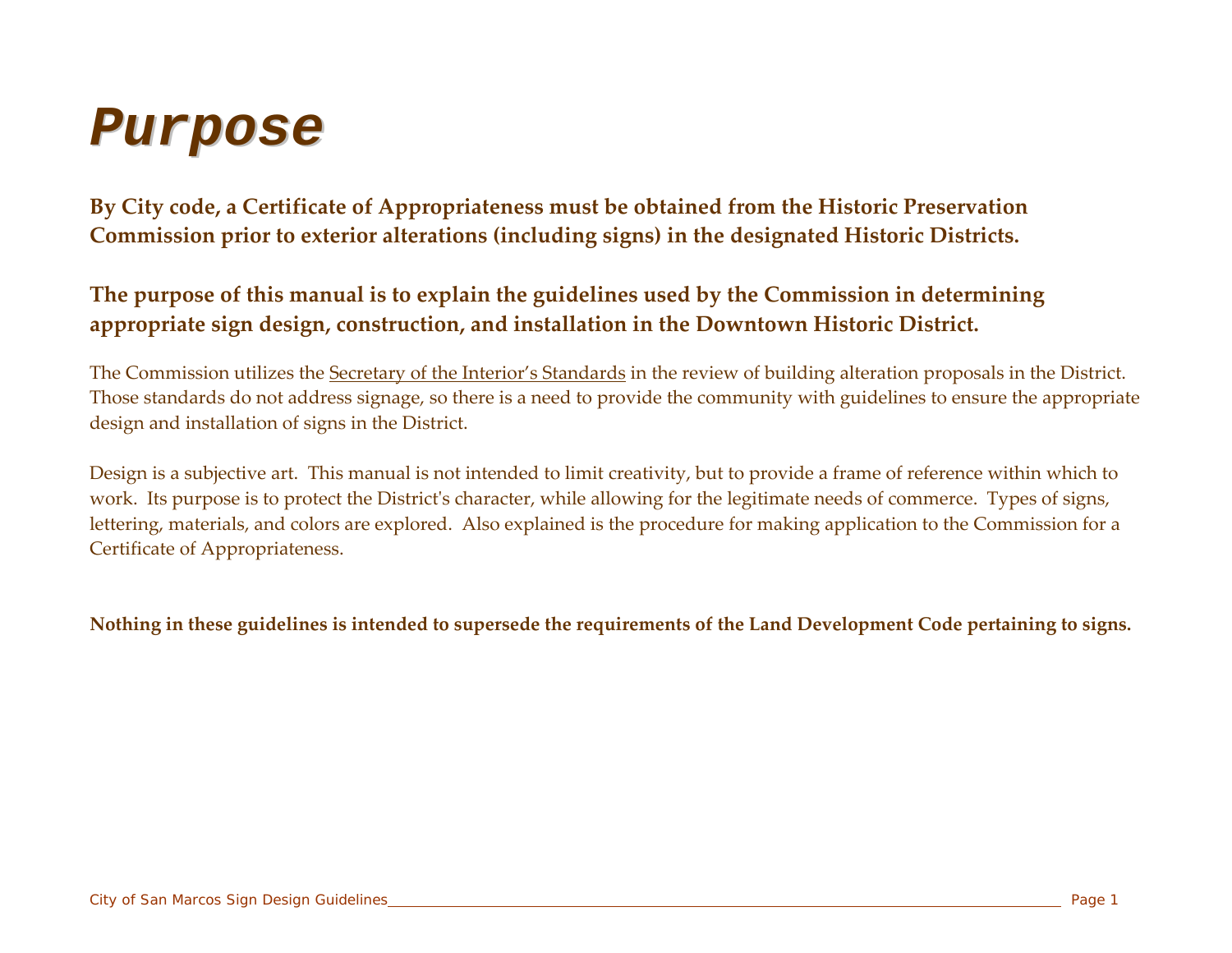

The unique historical character of the District is primary in importance; the sign is considered secondary. A sign should be designed to integrate with the architectural features of the building. In short, a sign **must complement the character of the Historic District, rather than detract from it.**

In designing a sign for placement in the Downtown Historic District, it is important to keep in mind the above premise by which the Historic Preservation Commission operates and reviews Certificates of Appropriateness for signs.

The Commission believes signs that conform to these guidelines and are visible from both the sidewalk and street will satisfy the legitimate needs of commerce without visual clutter, and without obstructing the view of the buildings.

The appeal of restored turn‐of‐the‐century commercial architecture draws customer traffic to the Historic District. Signs that detract from the overall character of the District only serve to lessen the positive impact of the many millions of dollars of public and private reinvestment since the Historic District was designated in 1986.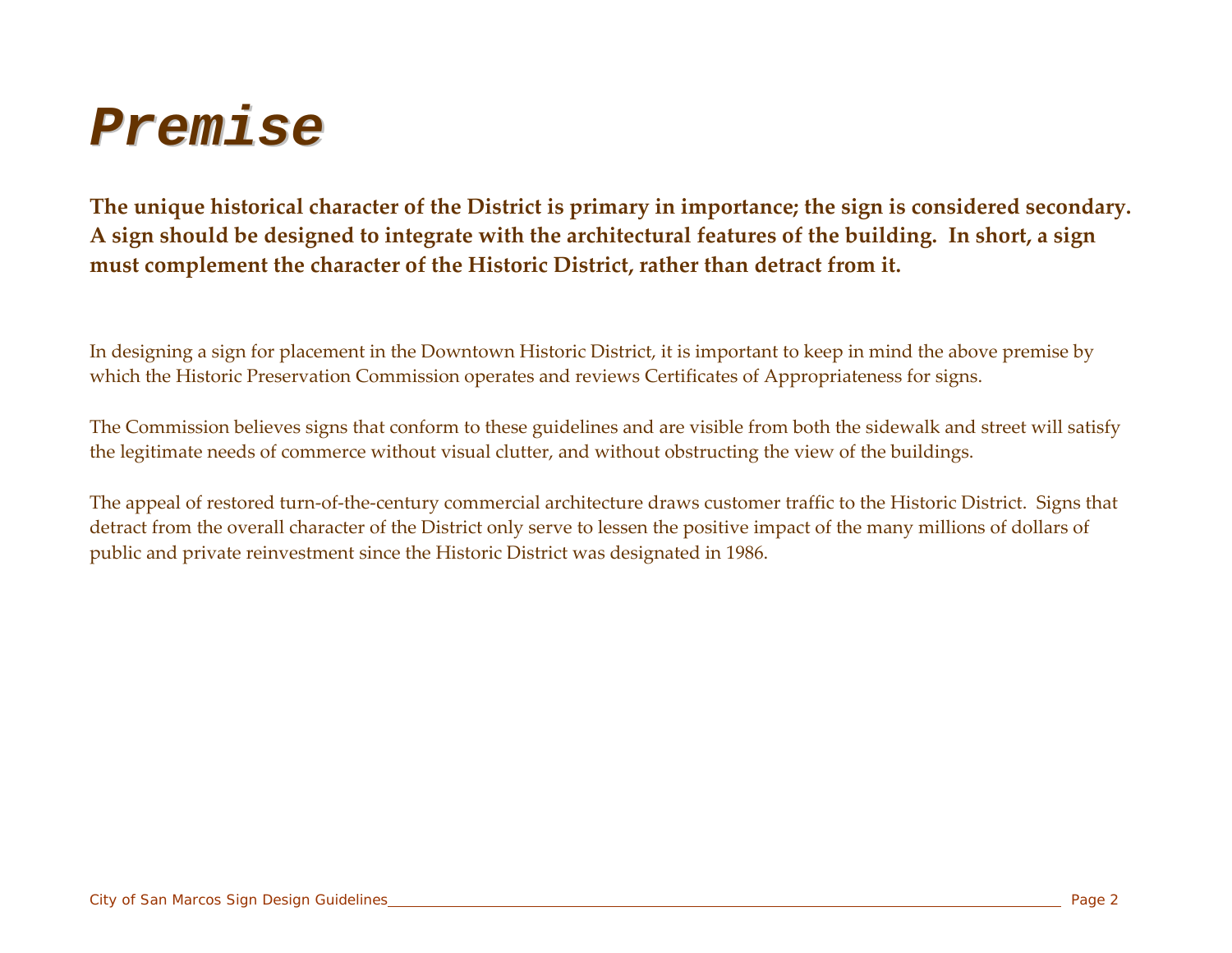### *Definitions*

**AWNING SIGN:** A sign painted on or applied to an awning or canopy, or a sign made by removing material from an awning.

**CERTIFICATE OF APPROPRIATENESS (COA):** Indicates that a project has been reviewed by the Historic Preservation Commission and is deemed appropriate for the local historic districts. The review must be conducted in a public hearing.

**HANGING SIGN:** Any sign suspended from an awning, canopy, bracket, or brace.

**INTERNAL ILLUMINATION:** A sign designed to be lit from the inside, including cabinet signs and channel letters, but generally excluding neon.

**LAND DEVELOPMENT CODE (LDC):** The unified code adopted by the City of San Marcos in 2004. It contains, among other things, the former Sign and Historic Preservation ordinances.

**PEDESTRIAN SIGN:** A sign oriented to pedestrian or street-level visibility.

**PRIMARY SIGN:** The main sign identifying a business. Each downtown business may have one primary sign.

**PROJECTING SIGN:** Any sign attached to and placed perpendicular or at an angle to a building facade.

**SECONDARY SIGN:** A smaller sign than the primary, which may contain business details or may be oriented to pedestrians

**SIGN:** Any object or display used to advertise or identify a business, person, organization or event.

**SIGN FRIEZE:** A horizontal band across the building façade, usually above the transom and below the second story windows.

**TEMPORARY SIGNS:** A sign or banner generally designed for temporary or seasonal use mounted on building facades in the District. Temporary signs are limited to a 90 day display period per year.

**WINDOW SIGN:** Any sign applied to or located within 12 inches of an exterior window.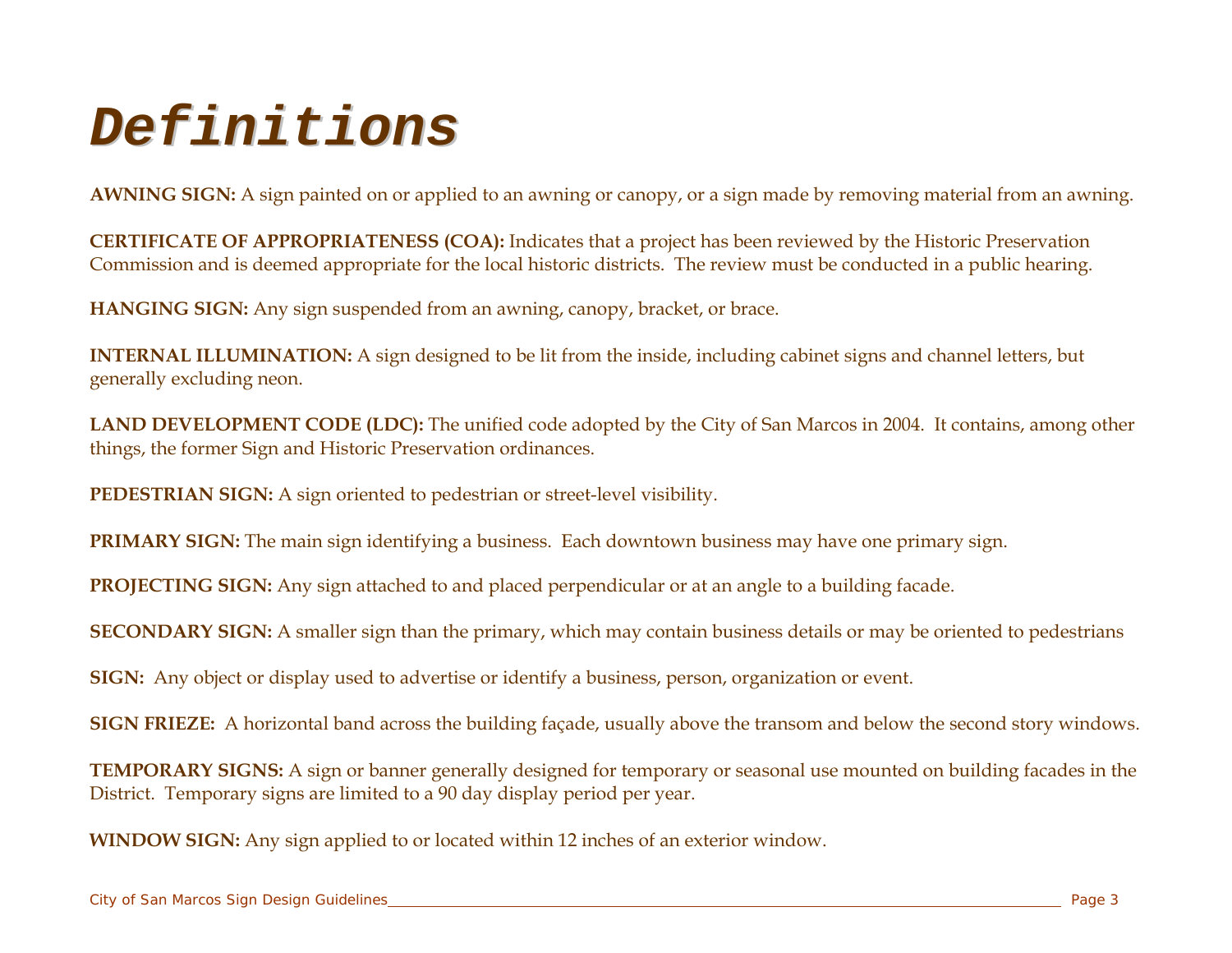### *Procedure*

#### **The process for obtaining approval for the design and installation of <sup>a</sup> sign in the District:**

Obtain a Certificate of Appropriateness application **and** a Sign Permit application from the City's Planning and Development Services office or online at **www.ci.san‐marcos.tx.us** *(samples attached)*. The Planning Department will assist you in completing the application, and will place it on the agenda for the next available meeting of the Historic Preservation Commission. The meetings are usually held once a month at 5:45 p.m. in City Hall.

In addition to a completed application, the applicant must submit:

- 1. A scale drawing of the proposed sign;
- 2. A rendering of the sign's placement in relation to the building; and
- 3. Sign material and color samples.

The applicant or representative presents the reques<sup>t</sup> to the Commission during a public hearing. Property owners within 200 feet are notified of the public hearing and invited to respond to the request. After review, the Commission will: approve the project as submitted; approve with conditions; recommend changes; or reject the proposal and issue a written statement of the reason(s).

Once the Certificate of Appropriateness is approved, a sign permit may be issued. **These steps must be completed before the sign is installed.** Separate building permits may be required, depending on the scope of work. Building Inspections will inspect the project after completion to ensure that the work is in compliance with the permits.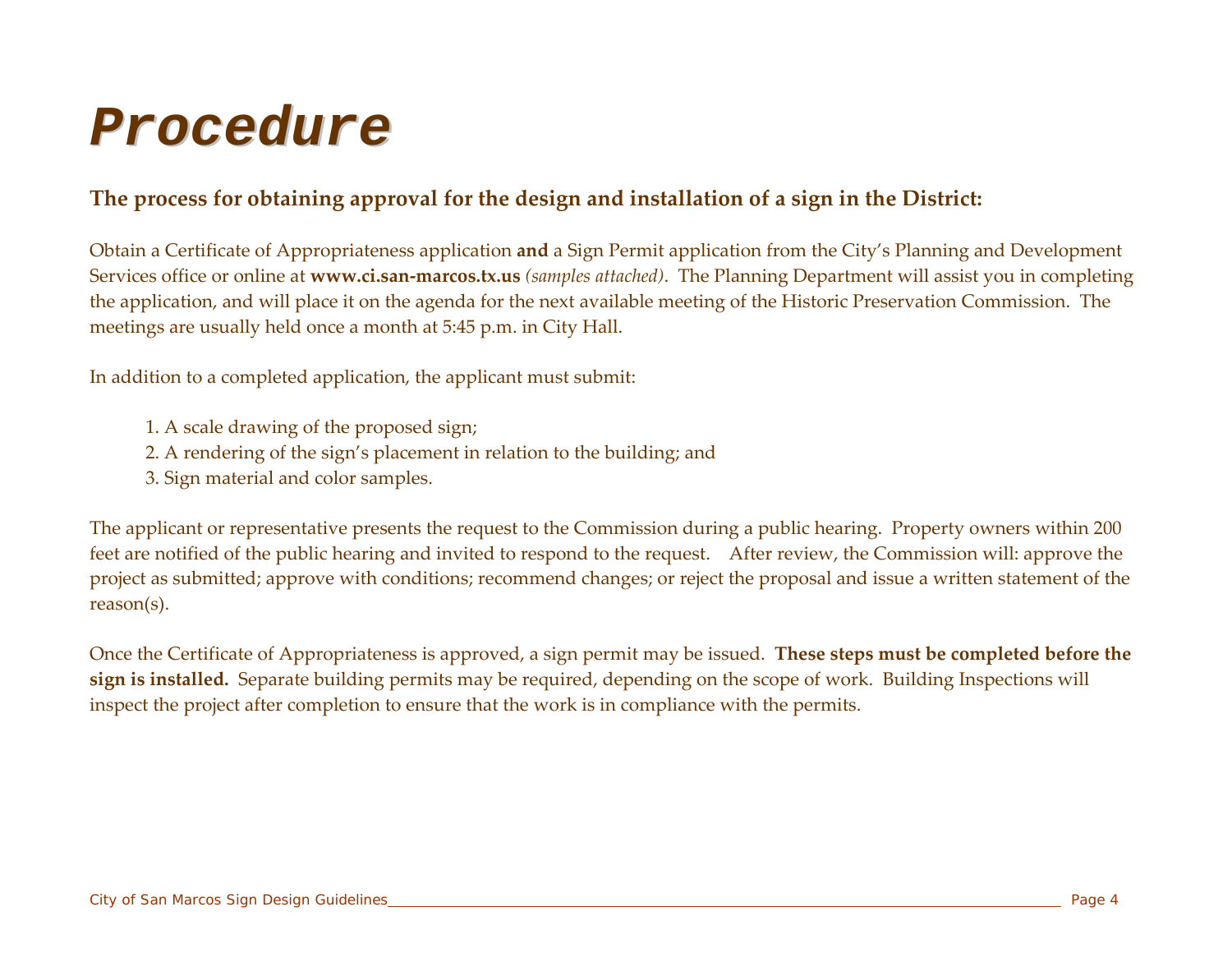### *Before you invest in a sign:*

#### **Evaluate your needs**

- Define your budget.
- Will your sign merely identify the business, or is it necessary to provide product information?
- Decide whether illumination is necessary.
- Is the sign intended for pedestrians, motorists, or both?
- Consider the most appropriate material for your use and budget.

#### **Evaluate your building**

- Do you have historic photos of the building?
- Visualize the sign in relation to the entire building façade. The sign should not dominate.
- Select a location that does not cover important architectural details.
	- o hanging under a cornice
	- o painted on glass windows
	- o attached to the building
	- o projecting from the building
	- o painted on an awning
	- o mounted on the canopy face
- Look at the color of your building and adjacent structures when choosing a sign color

#### **Apply for a Certificate of Appropriateness and Sign Permit**

**Quality is important! A simple, well-made sign will do more for your business than a cheap, sloppy one.** 

 **Need help? The Commission offers assistance. Contact the Planning Department at 512-393-8230.**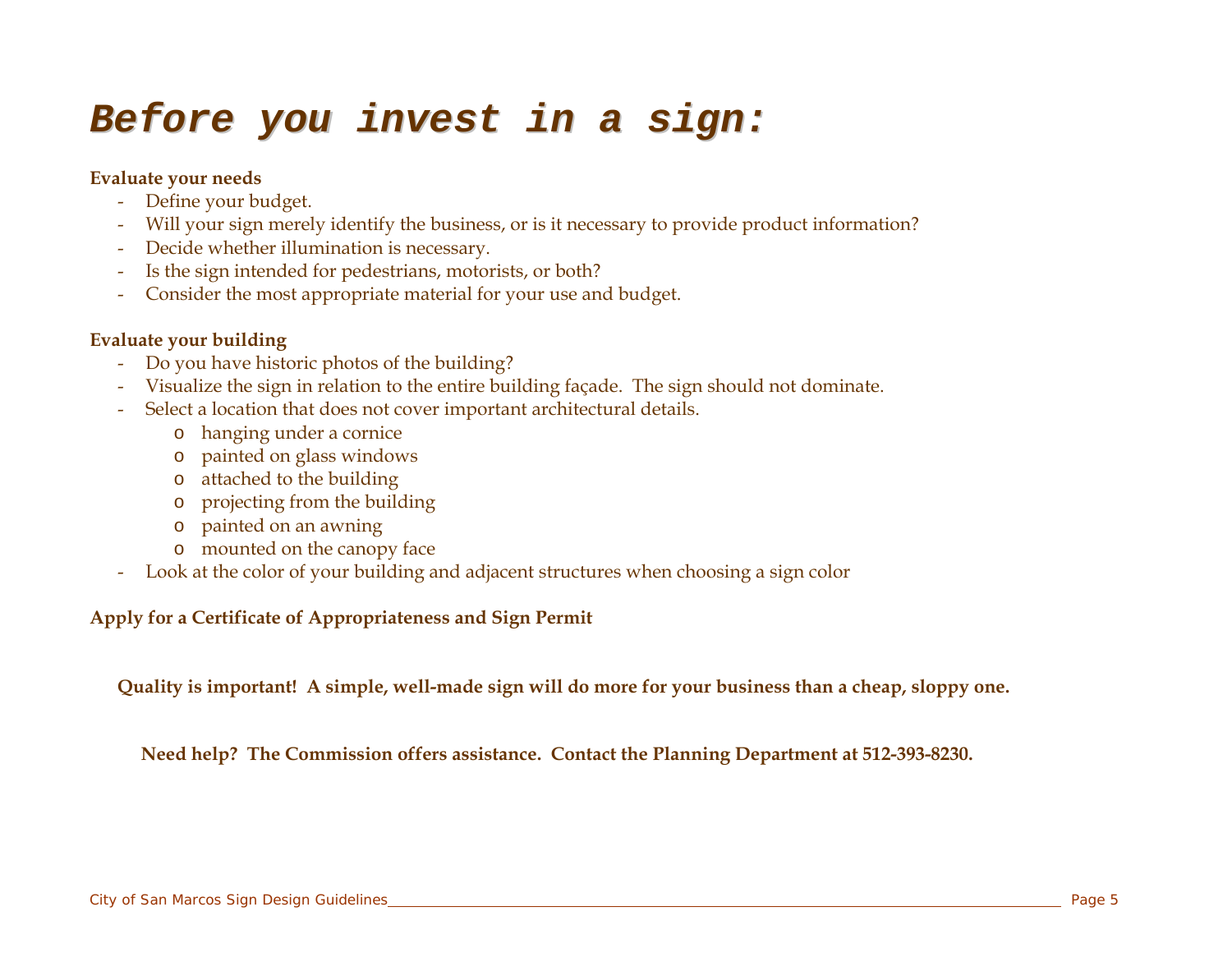

Design is the orchestration of letter styles, colors, materials, size, placement, and originality into a unified graphic expression. Although design can be subjective, our desire is to help the business owner achieve a quality design that is consistent with the Historic District. The designer must keep the integrity of the **architecture and District character foremost in the final product.**

**Placement:** Placement should be the first consideration in a historic district**.** Upon deciding on wall mount, awning, or other, the design can be arranged within certain parameters. **Signs should not obscure or compete with architectural details of the building.**

**Size:** Size will be determined by architectural constraints. Proper proportions are crucial. **Attached signage is limited to 10% of the building façade by the Land Development Code**.

**Copy:** The business needs to be adequately identified; but too much information reduces legibility.

Lettering: Choose simple letter styles and colors that can be easily seen and read. Sign colors should complement the building colors.

**Impression:** The design of your sign will usually be the first impression that your business makes. Chose a designer carefully and require the level of quality your business and San Marcos deserve.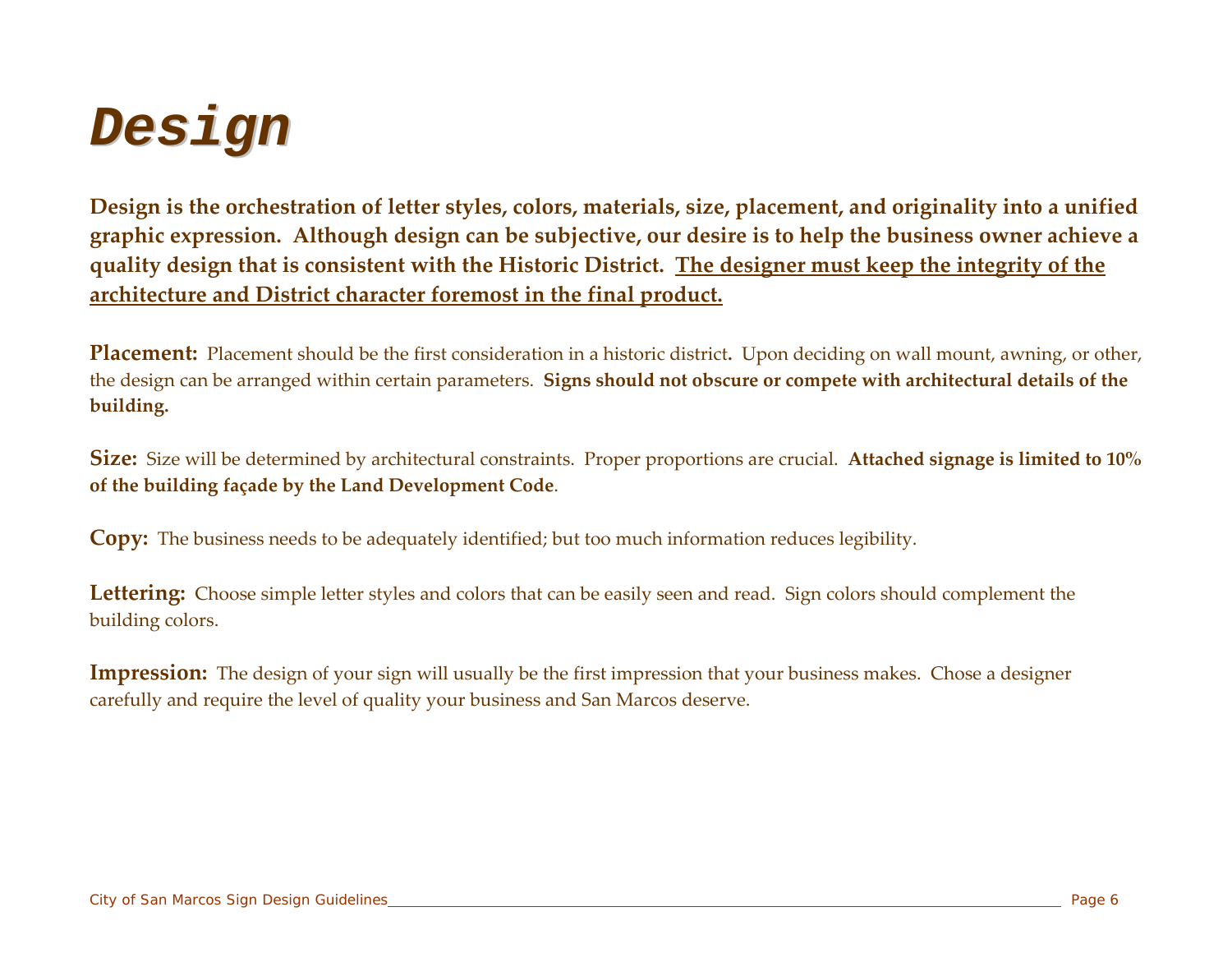### *G uidelines*

**These Guidelines presen<sup>t</sup> rules and suggestions for sign type, placement, lettering size, color, and material. They were developed specifically for the San Marcos Downtown Historic District.**

**"Guidelines" are not as strict as the standards of city code. The Commission may interpret them with some flexibility, and one guideline may be relaxed to facilitate another determined to be more important** in a particular case. The overall objective is to ensure that the spirit and intent of the guidelines are **followed.**

In this section, general rules pertaining to a particular sign element will be explained. The Commission has attempted to clarify rules through graphic illustrations when available.

It was the Commission's intention from the beginning to accentuate the positive. Accordingly, in most cases, pictures are utilized to show elements of sign design that have been well executed. Some photographs have been selected to illustrate the use of signs in a manner that would not be considered appropriate for the District. That is not to say that the sign or its use is universally inappropriate, only that it is so for our purposes here.

The nature of design dictates that every proposal be evaluated on its own merit, and balanced with the actual experience on which these guidelines are partly based.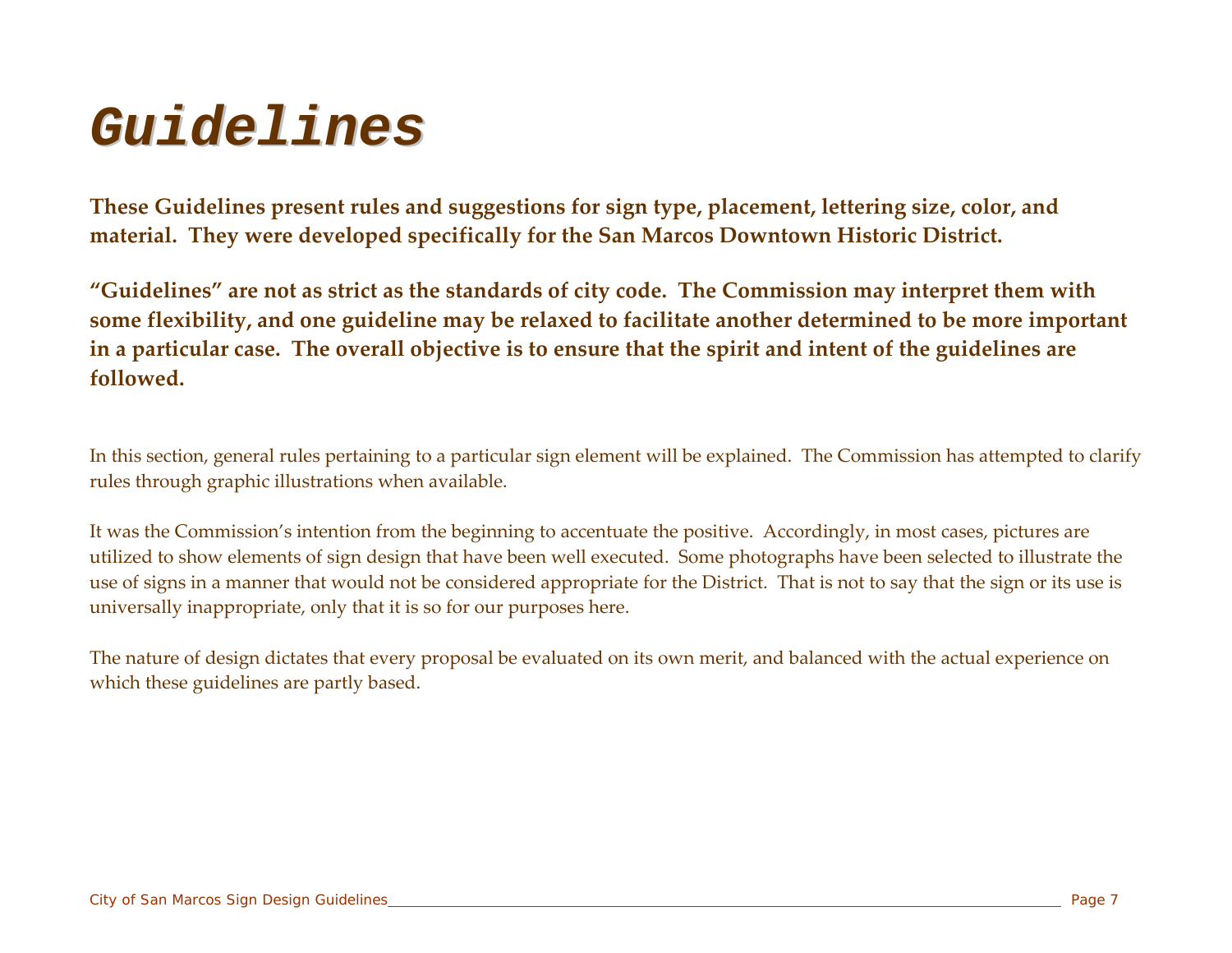# *S i gn Typ e s*

**Types of signs addressed here include primary, secondary, temporary, and freestanding. Not all types are suitable or allowed in the Downtown historic district.**

#### **P R I MA R Y S I G N S:**

A primary sign is the sign designed to be viewed from the street on a daily basis. It will represent the owner's largest sign expense and is likely the most important of the sign types. Only one primary sign is allowed per business.

The primary sign should effectively project the business' identity, without detracting from the building.

*This simple sign lets the beauty of the building do the talking.*



Avoid too much information. The viewer will spend only a few seconds looking at the sign.

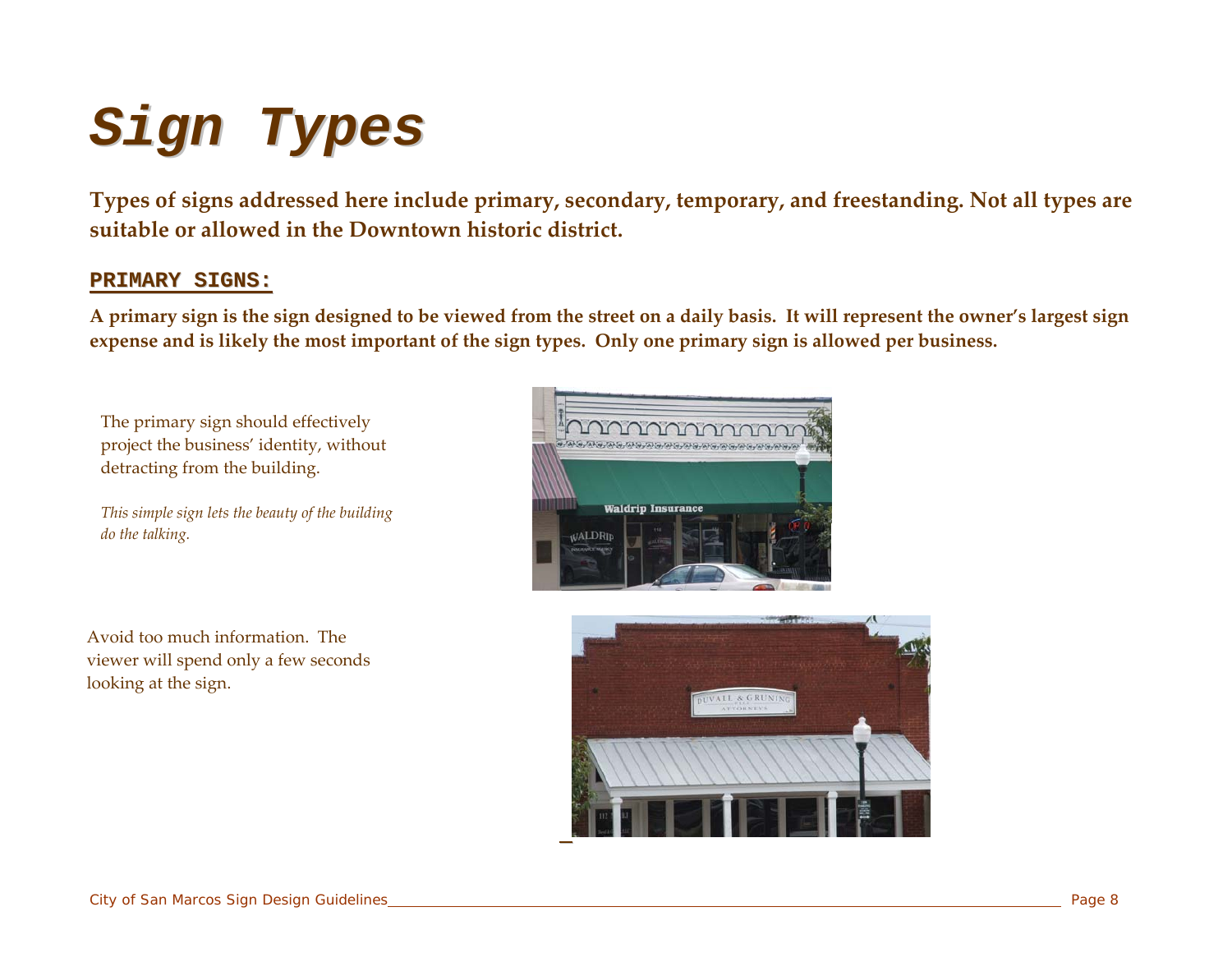#### **SECONDARY SIGNS:**

Secondary signs are utilized in addition to the primary building sign. Typically, a secondary sign will be in a window, hanging under a canopy, or affixed to the side of a corner building. Where a secondary sign is affixed to the side of a corner **building, it should not be greater in size than the primary sign.**

Secondary signs may be targeted to the pedestrian, while the primary sign is intended to be viewed from the street.

The secondary sign may deal with the details of business operations, such as hours. This is especially true in the case of window signs.



Secondary signs in the form of hanging signs are especially helpful when the primary building sign is not visible from the sidewalk.

*The Commission encourages the use of hanging signs.*



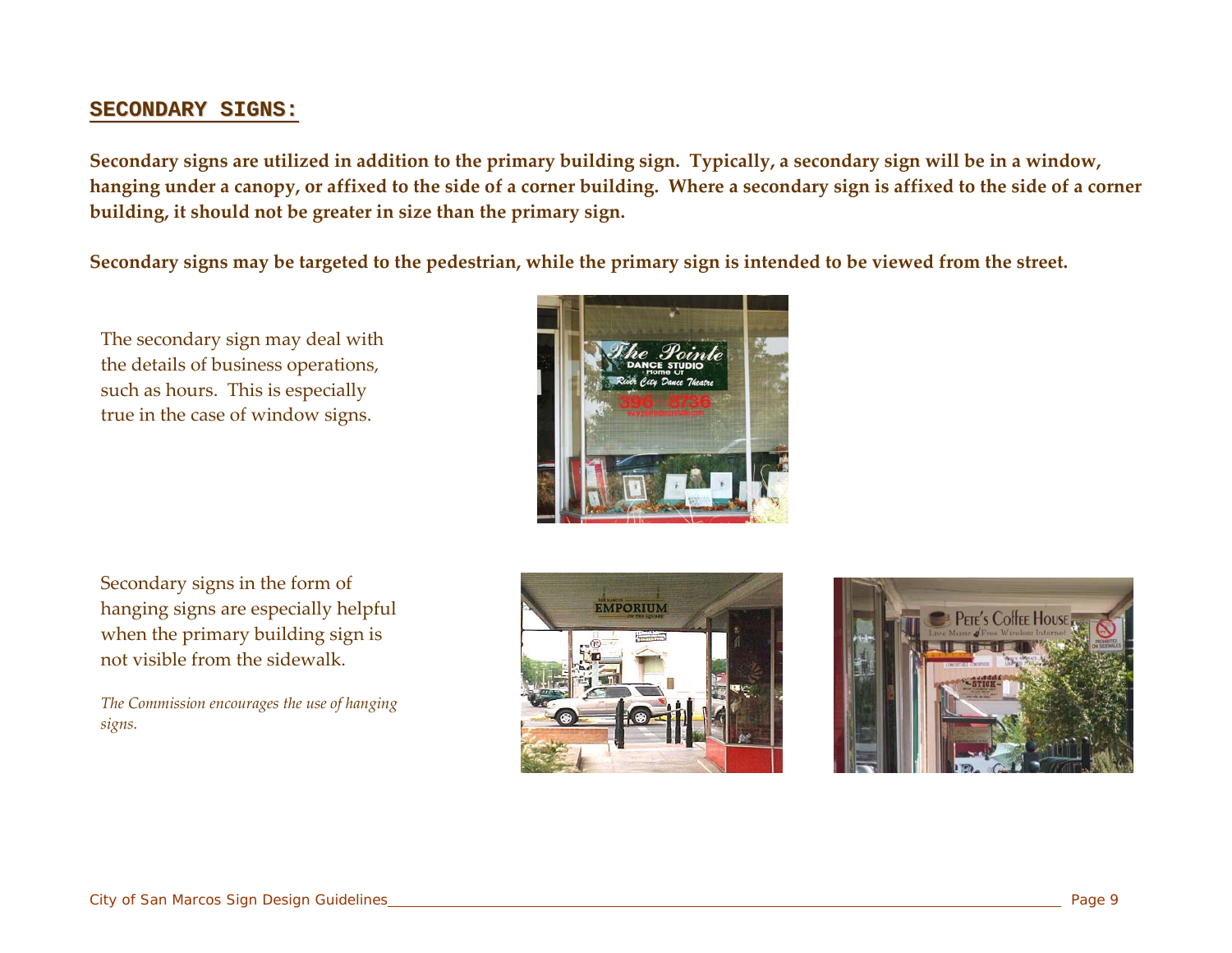#### Temporary Signs:

Temporary signs and banners are regulated by the City's Land Development Code. No permit fee is charged for a temporary sign, but an information sheet must be turned in to the Planning Department showing the size, location, date of installation and length of display. Code standards are:

- maximum size: 32 square feet
- number of signs: one per street frontage; maximum of 2 per lot
- length of display: 90 days per calendar year. Real estate signs may be displayed while the property is for sale or lease. This does not apply to residential units for lease on a continuous basis.

#### **Temporary signs and banners may not cover significant architectural details.**

**Signs of a temporary nature will not be permitted as permanen<sup>t</sup> signs.**

The Commission will review temporary signs which appear inappropriate for the downtown historic district, and may **reques<sup>t</sup> that such signs be removed.**

#### **Freestanding Signs:**

Because building coverage is maximized in the Downtown area, and setbacks minimized, it is unlikely a freestanding (pole) sign could be erected in the historic district. Any proposal would need to meet the location and setback requirements of the Land Development Code, as well as the design criteria for a Certificate of Appropriateness. Such requests will be addressed on an individual basis.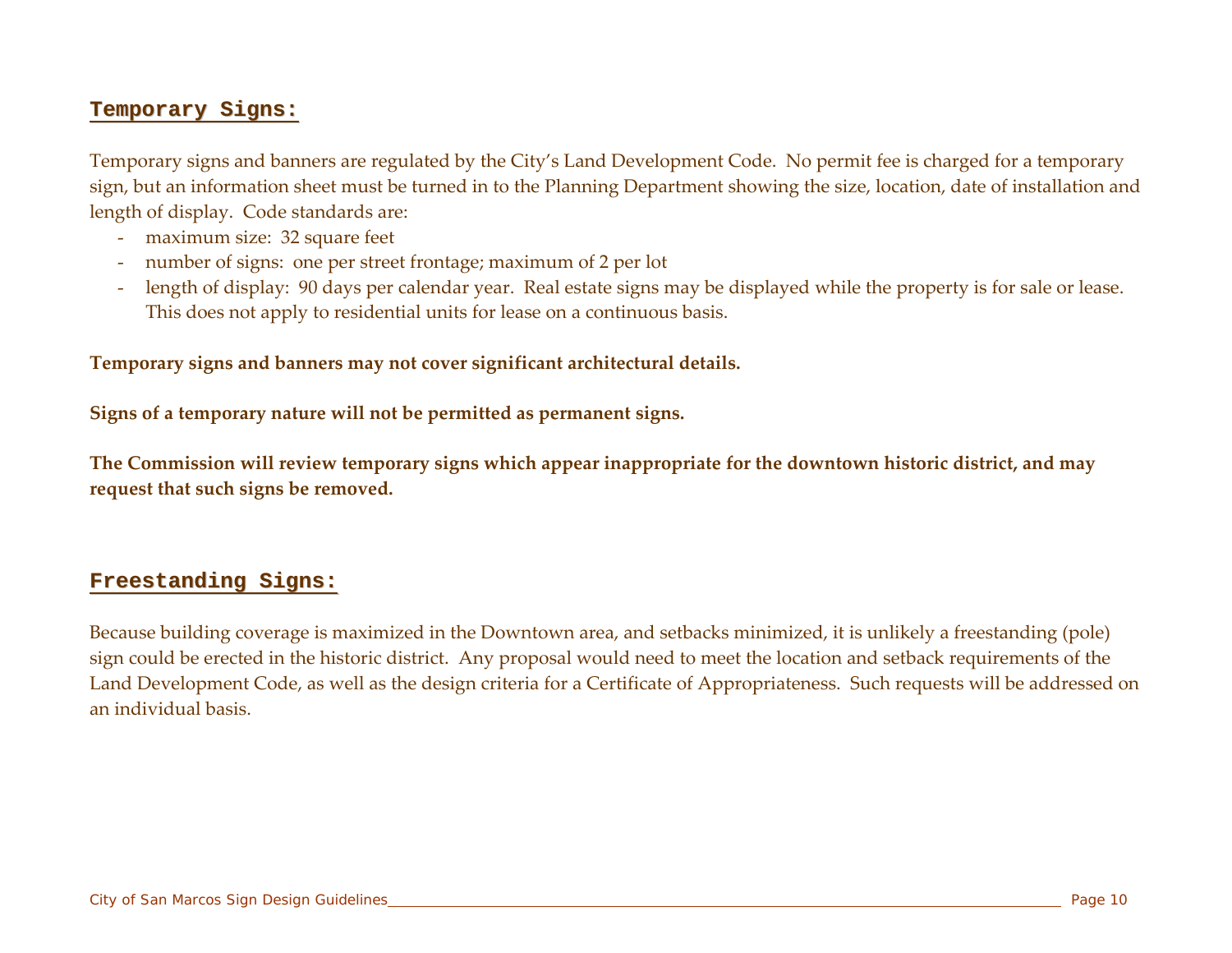### *Sign Placement & Size*

Placement or location of signs is perhaps the most critical factor in maintaining the order and integrity of the Downtown Historic District. The size and shape of a sign should be proportional with the scale of the **structure. Signs should be designed so that they are integrated with the design of the building.**

A general rule of thumb for maximum sign size is 1.5 square feet for every one foot of façade width, **subject to the maximum allowed by the sign ordinance**. For instance*,* a building that is twenty feet wide could accommodate a sign of thirty square feet: 20 x 1.5 = 30. This does not mean that the sign should always be as large as the general rule allows. **Total signage on a building may not exceed 10% of the façade area**.

Signs should not obscure or compete with architectural details of the building façade. The sign should be designed to integrate with the architectural features and not detract from them.

A *frieze,* or horizontal band across the building, is an appropriate sign location. When utilizing the sign frieze, it is important to respec<sup>t</sup> its borders. The sign should not overlap or crowd the top, bottom, or ends of the frieze.

Window signs are included in the 10% overall maximum sign area, regardless of whether or not they require a permit. Internally illuminated canister signs are no longer allowed, and stock trade name signs are inappropriate for the district.

Awning or canopy signs must conform to the same size requirements as signs attached directly to the building; that is, 1.5 square feet for every one foot of façade width, up to a maximum of 10% of the façade area.

Signs in multiple tenant buildings should be designed to complement the other signs on the building.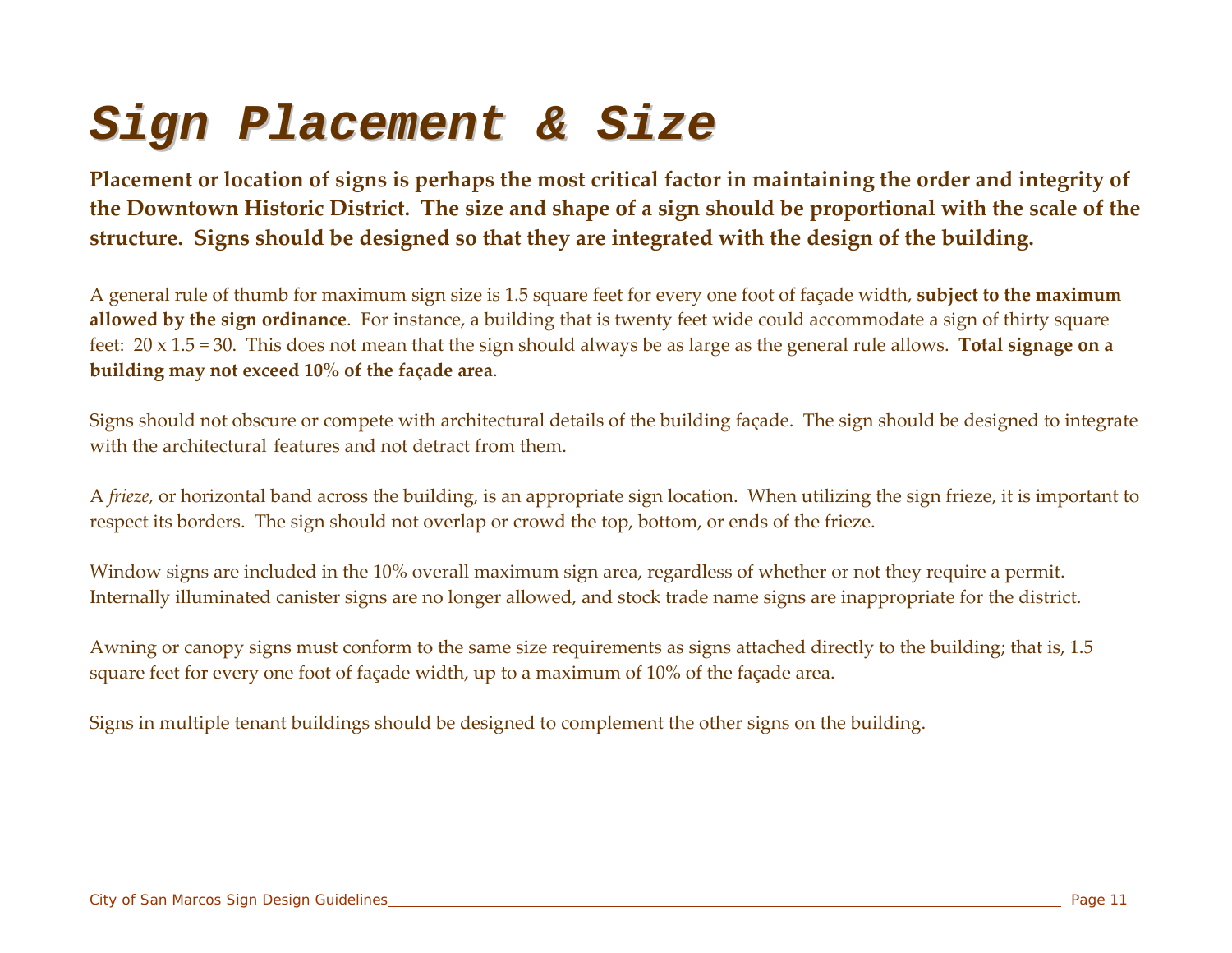Turn-of–the-century buildings often have a sign frieze.

This is the ideal location for the sign. It is typically above the transom and below the second floor window.





Yes

Signs should not obscure or compete with architectural details of the building.



**No - out of scale with the building and covers details**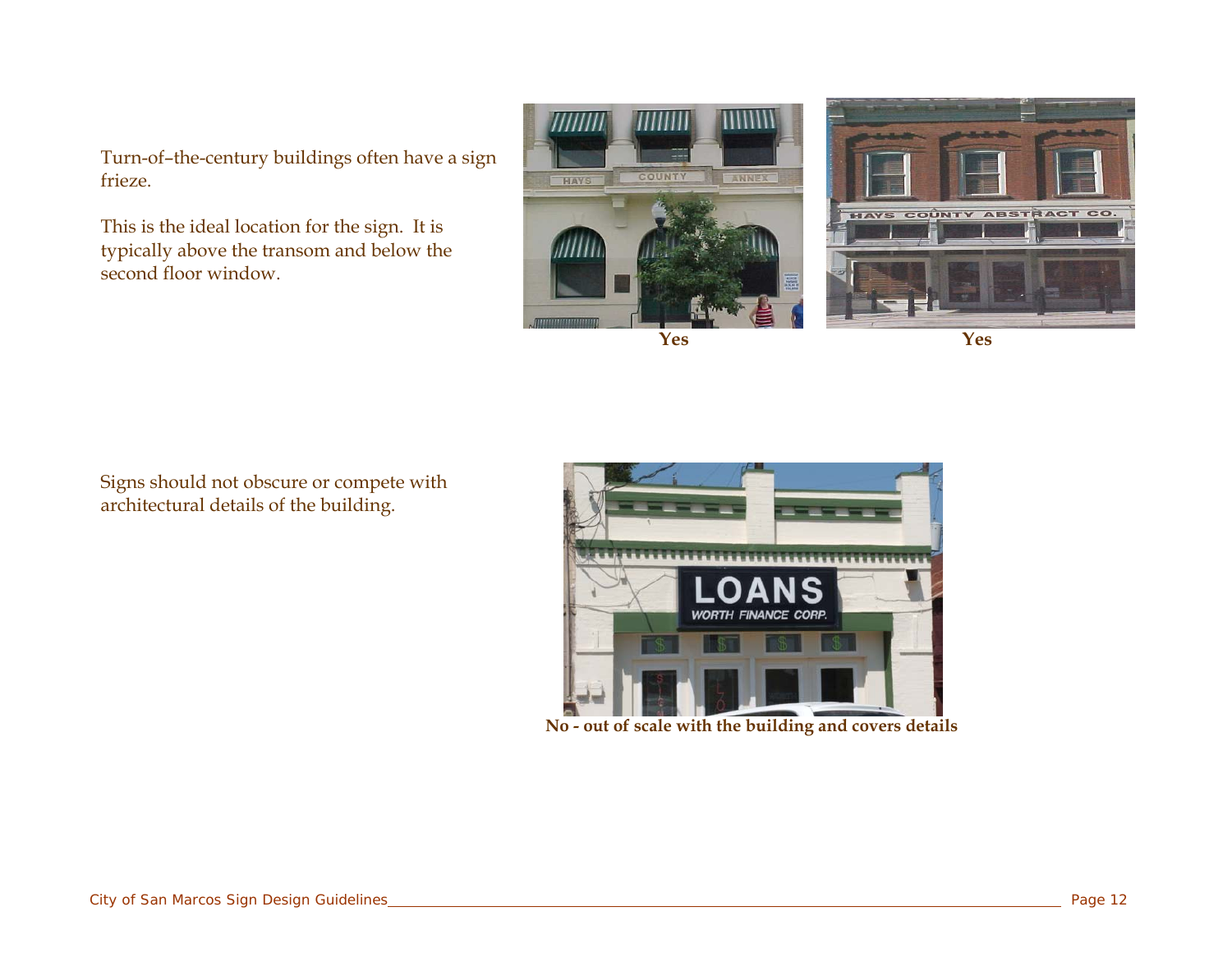Widow signs should be limited to 30% coverage of the glass area. These signs are included in the overall 10% of façade calculation.



**Yes**



**No – too much coverage**

Primary projecting signs must provide a minimum clearance of 9 feet between the sidewalk surface and the bottom of the sign. They may not extend closer than 18 inches to the curb, or above the peak of the roof. The size is limited to 10% of the façade.



**Yes**



**No– extends above roof**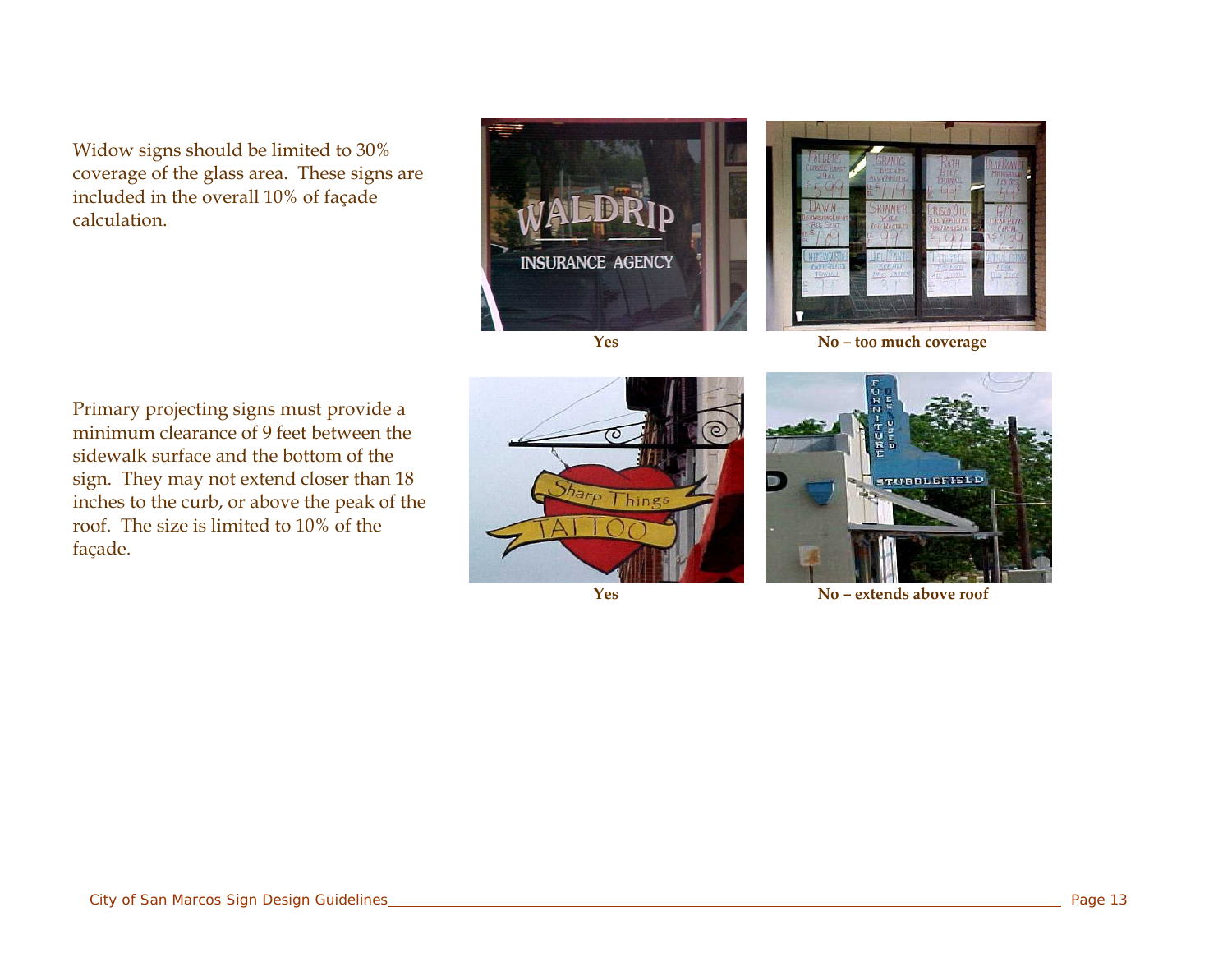When multiple tenants work together, their signs can be coordinated. The look is uniform, yet each has its own style.



Hanging signs must provide at least 8 feet clearance above the sidewalk. They should be sized in proportion to the space allocated.



Awning or canopy signs should conform to the same size standards as signboards; that is, 1.5 square feet for every one foot of façade width, but no larger than 10% of the total facade.

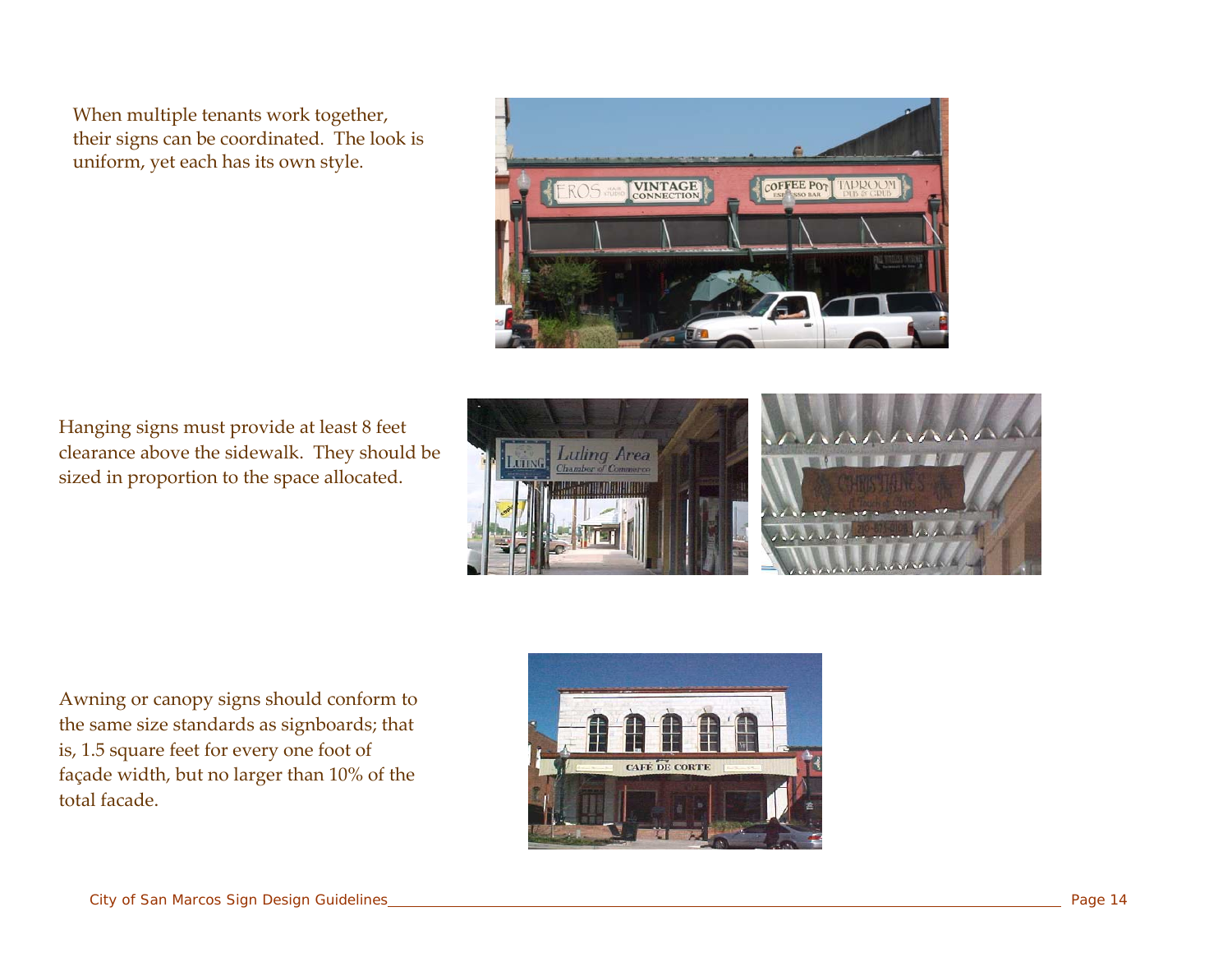# *sign Lettering*

The style, size, and spacing of letters determine whether a sign is easy to read or confusing. Selection of **lettering should be based on readability and the desired image projected by the sign. Flamboyant or** intricate lettering may be attractive, but it can also be difficult to read. Because the objective of a good **sign is to have its message read quickly, clear and simple lettering is best.**

#### **STYLE:**

There are three basic types of lettering: *decorative*, serif, and sans serif. Generally, decorative styles such as Gothic, Old English, or script are too complex to be easily read on a sign. Serif and sans serif styles are easy to read and simple enough to be appropriate for many periods of architecture and types of signs. The difference between the two type styles is the small spur, or "serif" attached to each letter. Lettering without spurs ("sans serif") is perceived as more modern. Serif lettering gives a formal, decorative appearance that is timeless enough for all kinds of businesses and signs. Either style is suitable today.

#### **SIZE:**

"The bigger the better" does not always apply to lettering. Letter size must be proportionate to the sign area. Background and border space is needed so the sign does not appear crowded.

#### **SPACING:**

The spacing of letters is a matter of proper judgment; an experienced designer should be consulted in this regard. The important elements are inter-letter, inter-word, and inter-line spacing. Sufficient "air space" increases readability.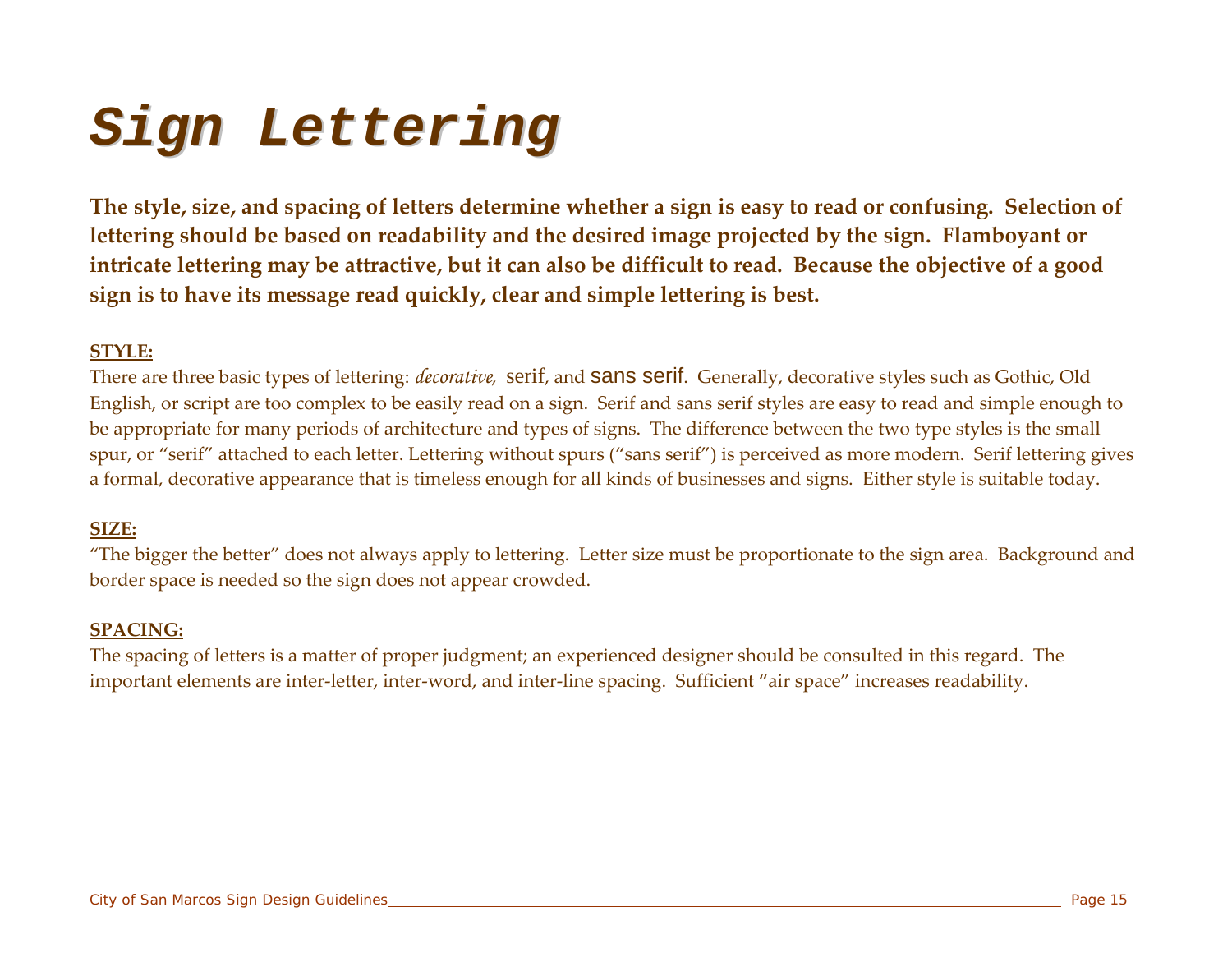#### This business owner obtained old photographs of his building, and patterned his sign after the one installed in 1906. Initially, there was concern that the lettering size was excessive, but historic documentation showed the building was large enough to accommodate it. Air space around the borders keeps the sign from appearing too *crowded.*

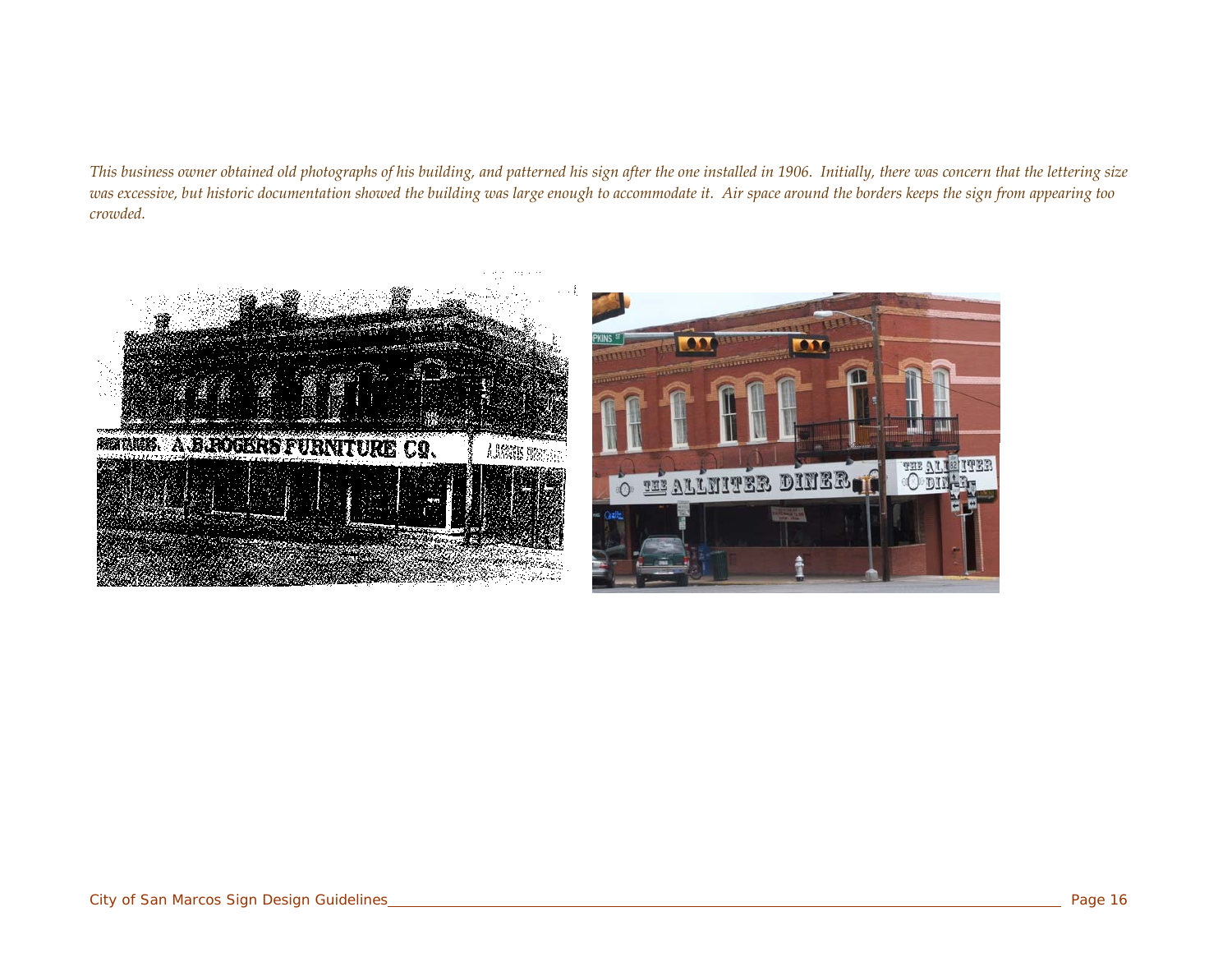# *Sign Color:*

**Color is one of the most important aspects of visual communication. It adds richness to every** environment. However, too many colors may confuse or negate the message of a sign. Use discretion. An **otherwise well‐planned sign may look unattractive due to poor color selection.**

Color can establish a unity among buildings of different scale, shape, or texture. Attention to this will make your sign par<sup>t</sup> of an entire setting rather than an awkward element that is obviously added on. This integration is what gives the district a cohesive image. Choose colors related to the building façade or surrounding environment.

Limit the number of colors used in any one sign. Small accents of color make a sign unique and attractive, but the competition of many different colors diminishes its effectiveness.

Contrast is an important factor in your sign's legibility. Light letters on a dark background are most legible, particularly when the sign size is constrained. This background isolates the individual message and, in areas where signs are numerous, greatly increases readability of each sign.

Traffic signs, now standardized throughout the country, are a good example of effective contrast between letters and background. The principles that guide the development of traffic signs apply to commercial signs as well, excep<sup>t</sup> that commercial signs can use a wider range of colors and letter styles.

Because most buildings are fairly neutral in color (earth tones, brick and stone, or muted paint), bright, intense colored signs draw attention away from the building. The sign can be the best place to add a splash of lively color to the overall paint scheme of a building, **but care should be taken to ensure that the sign colors complement and relate to the building, creating a visually coherent storefront.**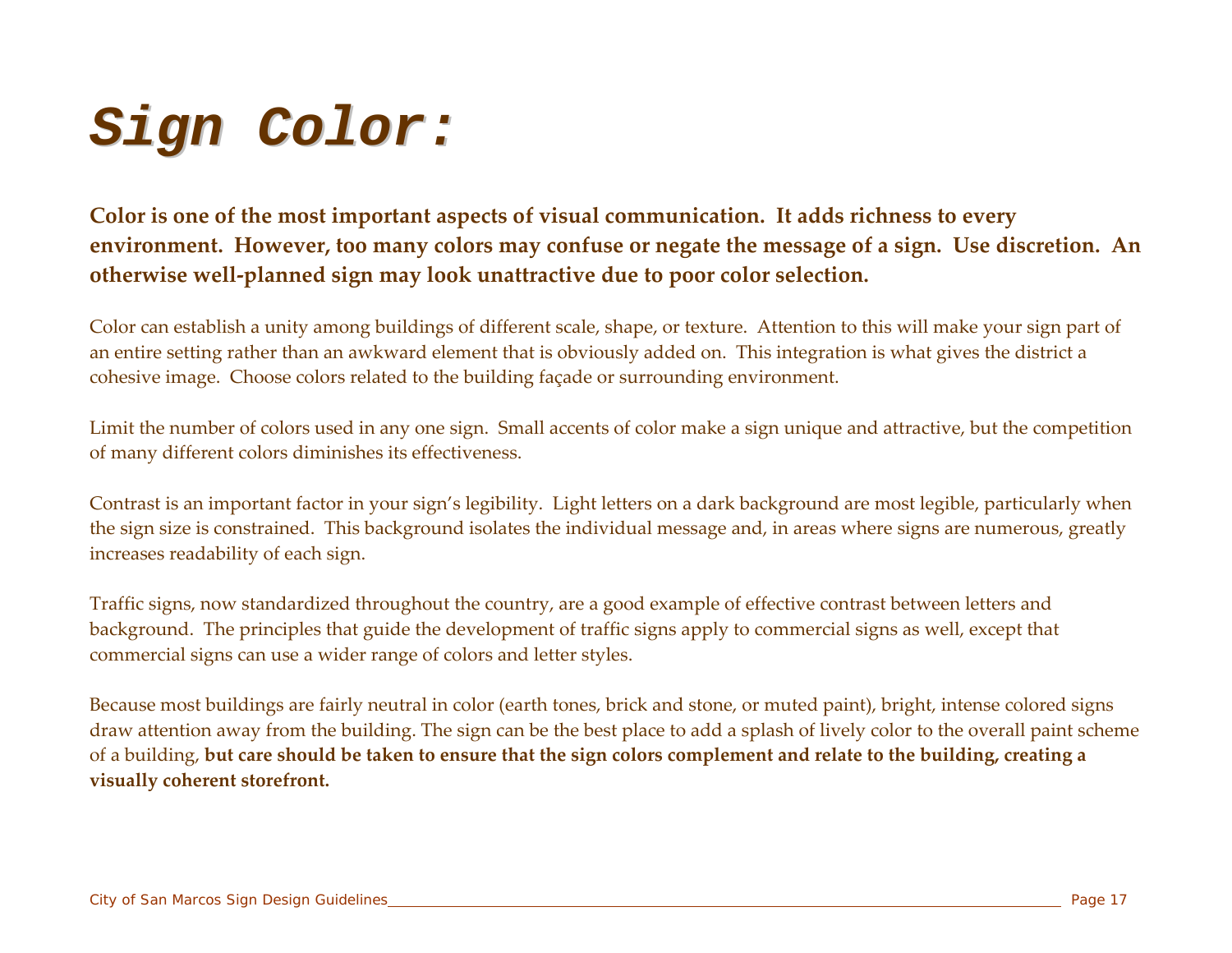*Sign color should complement the paint scheme of the building.*





**Yes**

**Y es**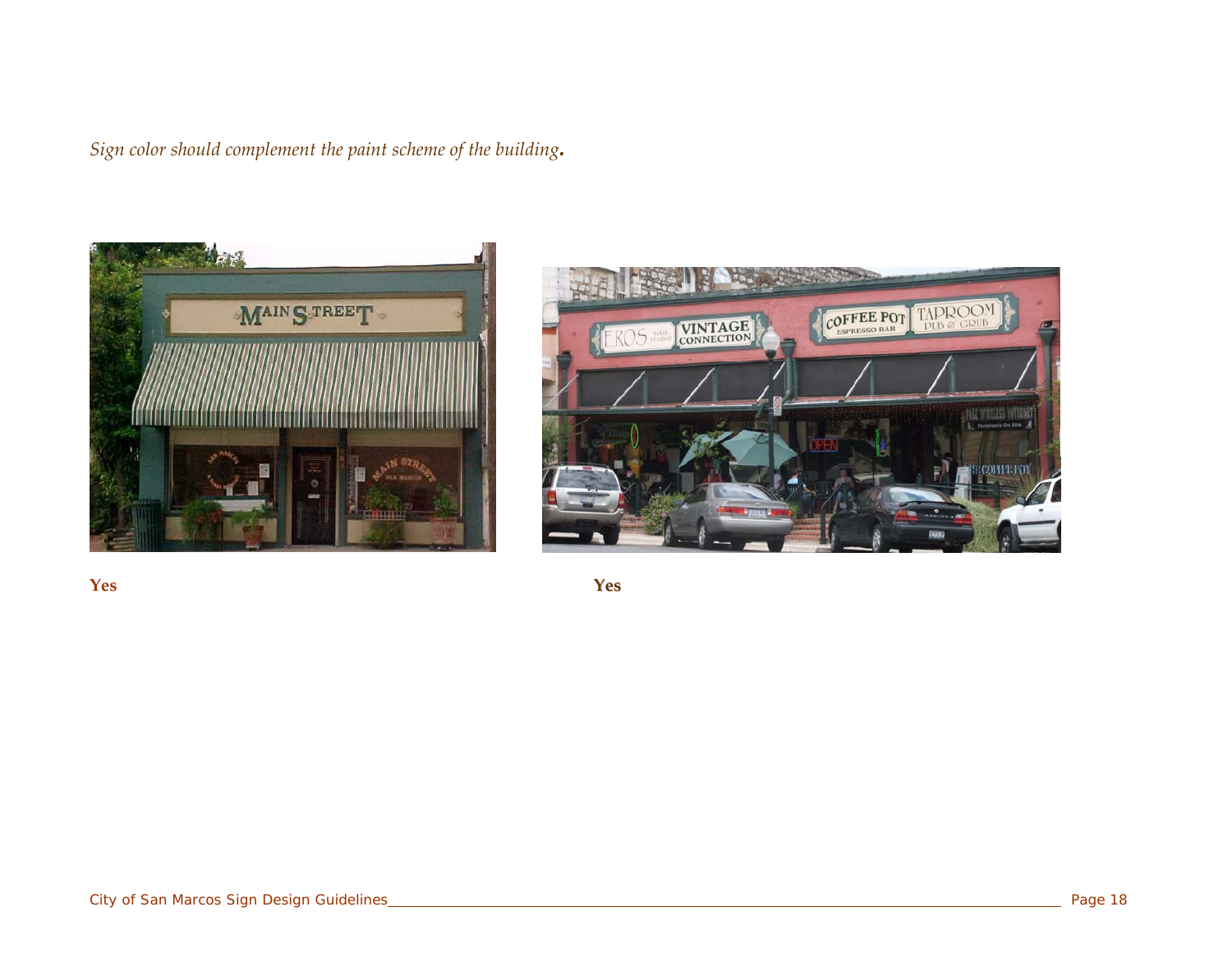### *Sign Materials*

Signs are fabricated from many materials: wood, metal, glass, plastic, stone, concrete, and even cloth and **paper in certain circumstances. While there is nothing inherently wrong with any of these materials, they** are not all appropriate for use in the Historic District. Even appropriate materials, used in an insensitive **manner, can diminish the visual appeal of the District.**

#### **WOOD:**

Wood is the most traditional sign material. This is due to its near universal availability and grea<sup>t</sup> versatility. With simple tools and methods, wood can be carved, formed, incised, glued, painted on, or worked in relief. With more elaborate equipment, wood can be routed and sandblasted. Wood has a variety of grains, textures, and colors, which may be emphasized to decorative advantage or concealed. In most cases, wood or signboard is utilized in the District because of its availability and suitability for painting and mounting.

#### **METAL:**

Metal is also a traditional sign material. It can be formed in a variety of ways – etched, embossed, cut, cast, wrought, rolled, or extruded, making it a versatile material. It has the advantage of being very durable and, particularly in the case of aluminum, needs little maintenance.

Some disadvantages to metal signs are that they can dent easily, changing the surface and damaging protective finishes. Rust and corrosion are common problems with metal signs.

Gold-leafing and silver-leafing are another way in which metal can be used in sign fabrication. These materials carry an image of quality and elegance, and are most effective when used in strong contrast to the color and texture of the background material. The reflective ability of the gold and silver enhance the play of light on the surface of the sign, adding to its visual appeal.

Metal is often used in fabrication of sign brackets, both simple and ornamental.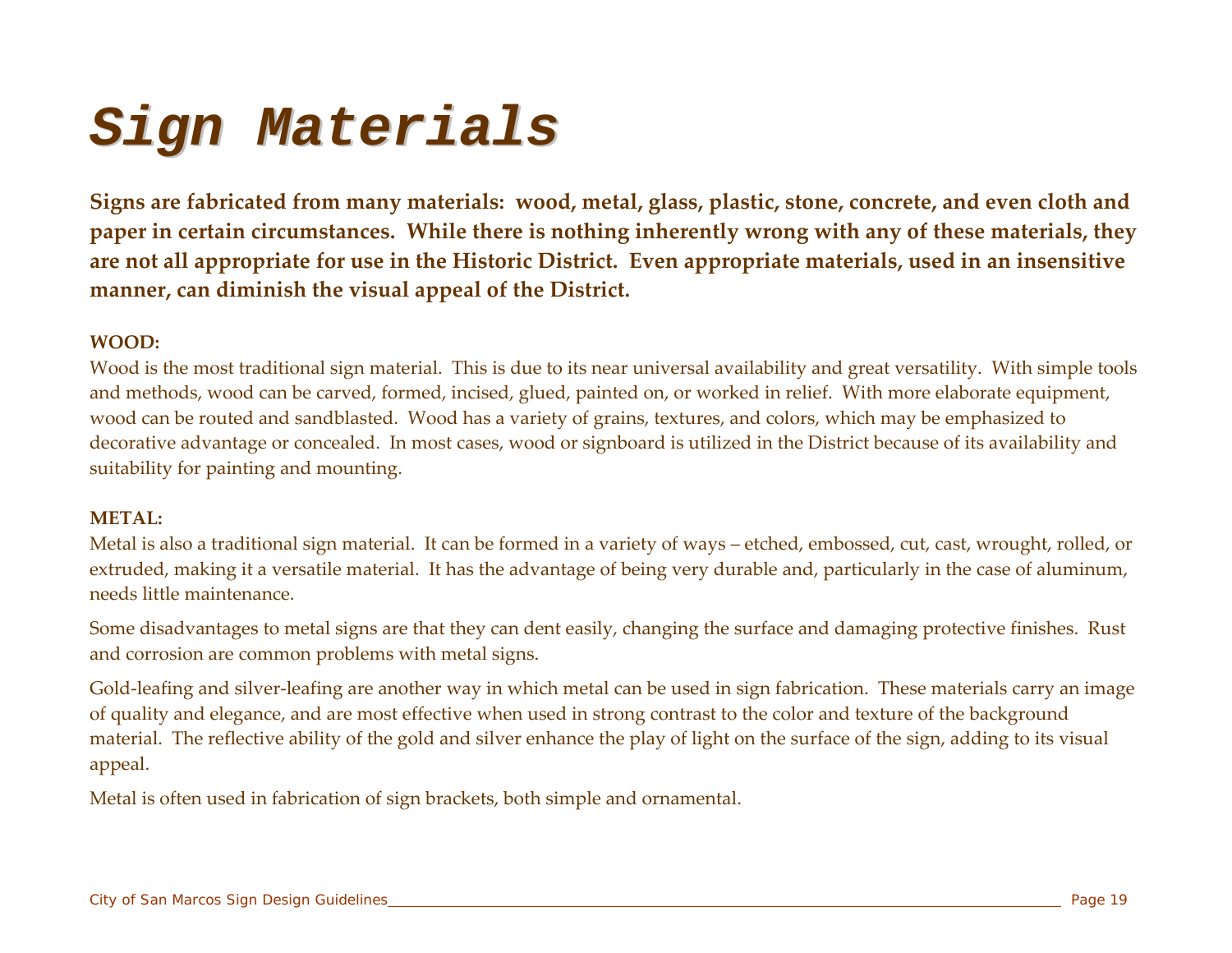#### **GLASS:**

Glass, too, is a traditional sign material. Stained glass has a long history in display and, when carefully crafted, can make a rich and delightful sign. The most common use of glass as a sign material is the display window. Objects and activities observable within a shop are, in effect, signs. At the pedestrian level, window displays have far more potential for expressing the identity of the business than the signs mounted on the building. Window display signs are used extensively in the District.

#### **PLASTIC**

Plastic as a sign material is discouraged in the District. Internally illuminated plastic box signs are no longer allowed. There are some cases where the Commission will consider the use of plastic for a sign, however, such cases are rare, and the justification must be compelling. New techniques of working plastic may result in appropriate signage. Requests will be reviewed on a case by case basis, and money should not be invested prior to approval.

#### **NEON**

Neon - a sign material as well as a means of lighting – is now generally considered "historic." When used properly, neon can create a lyrical quality that few other materials can duplicate. It is often used to complement art deco architecture.

The appropriateness of neon will depend on its application, and each proposal must be reviewed individually. In considering neon, keep the overall design and color scheme simple. Stock trademark signs are not appropriate for window display in the **District** 

*Neon works well with Art Deco styles.*

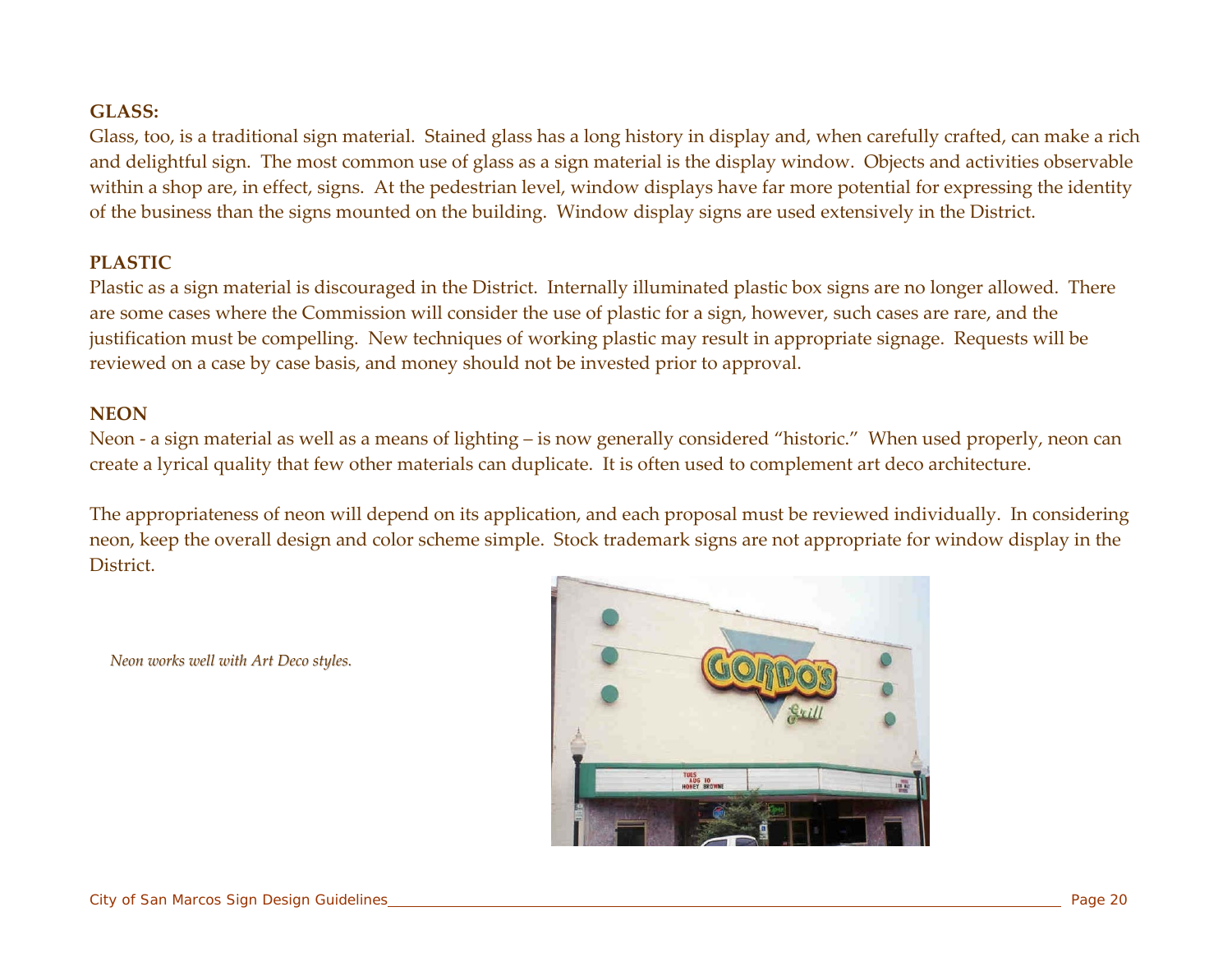# *S i gn L i gh t i n g*

**Light, like color, can provide more effective visual communication. However, when used inappropriately,** it can produce visual irritation and detract from the character of the building. Signs should have lighting only when necessary. A well-designed window display illuminated at night is far more desirable than an **illuminated sign.**

#### **External illumination is the preferred method for the Downtown historic district.**

#### **EXTERNAL LIGHTING:**

A projected light source, either above or below the sign, is recommended if lighting is necessary. Projected lighting emphasizes the building as well as the sign so the sign becomes an integral par<sup>t</sup> of the façade. This is not so with internal illumination.

Use small, unobtrusive fixtures that do not overpower the sign or structure. Fixtures should be shielded to preven<sup>t</sup> glare on the street and sidewalk.

#### **INTERNAL LIGHTING:**

Internal lighting in general is considered inappropriate in the District because it places emphasis solely on the sign. Neon may be considered as an exception as discussed under Sign Materials.

Internally illuminated cabinet (box) signs are no longer allowed. Those in place prior to adoption of the Historic Preservation Ordinance still remain, but may not be replaced.

In interpreting the intent of these guidelines, the Commission may determine that under a certain circumstance internal lighting is appropriate. Individually illuminated letters, either internally illuminated or back‐lighted solid letters (reverse channel) would be the only acceptable options. If approved, electrical transformer boxes, conduit, and raceways must be concealed from public view.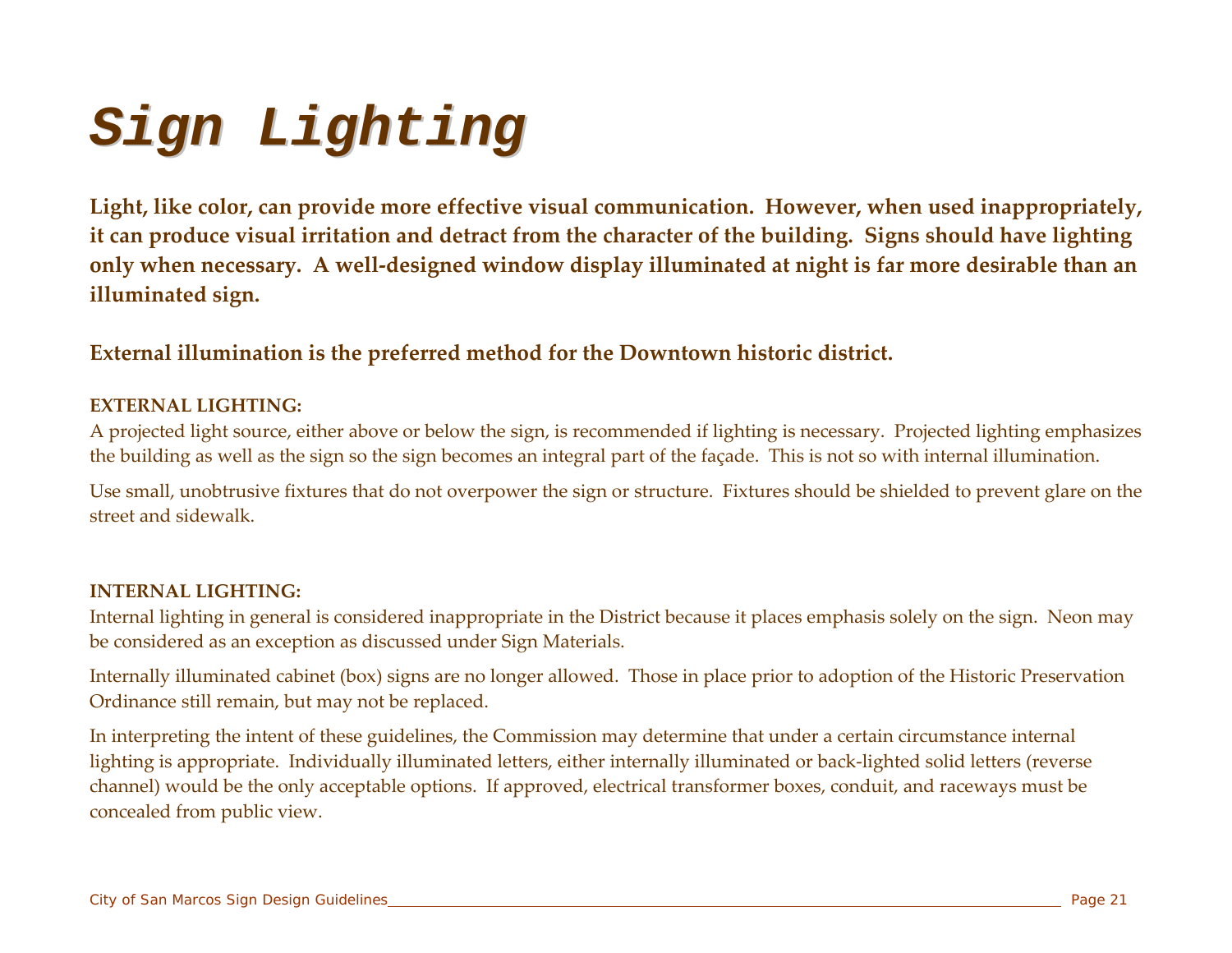#### *When illumination is required, external lighting is encouraged.*





**Yes – lighting from below Yes – lighting from above**